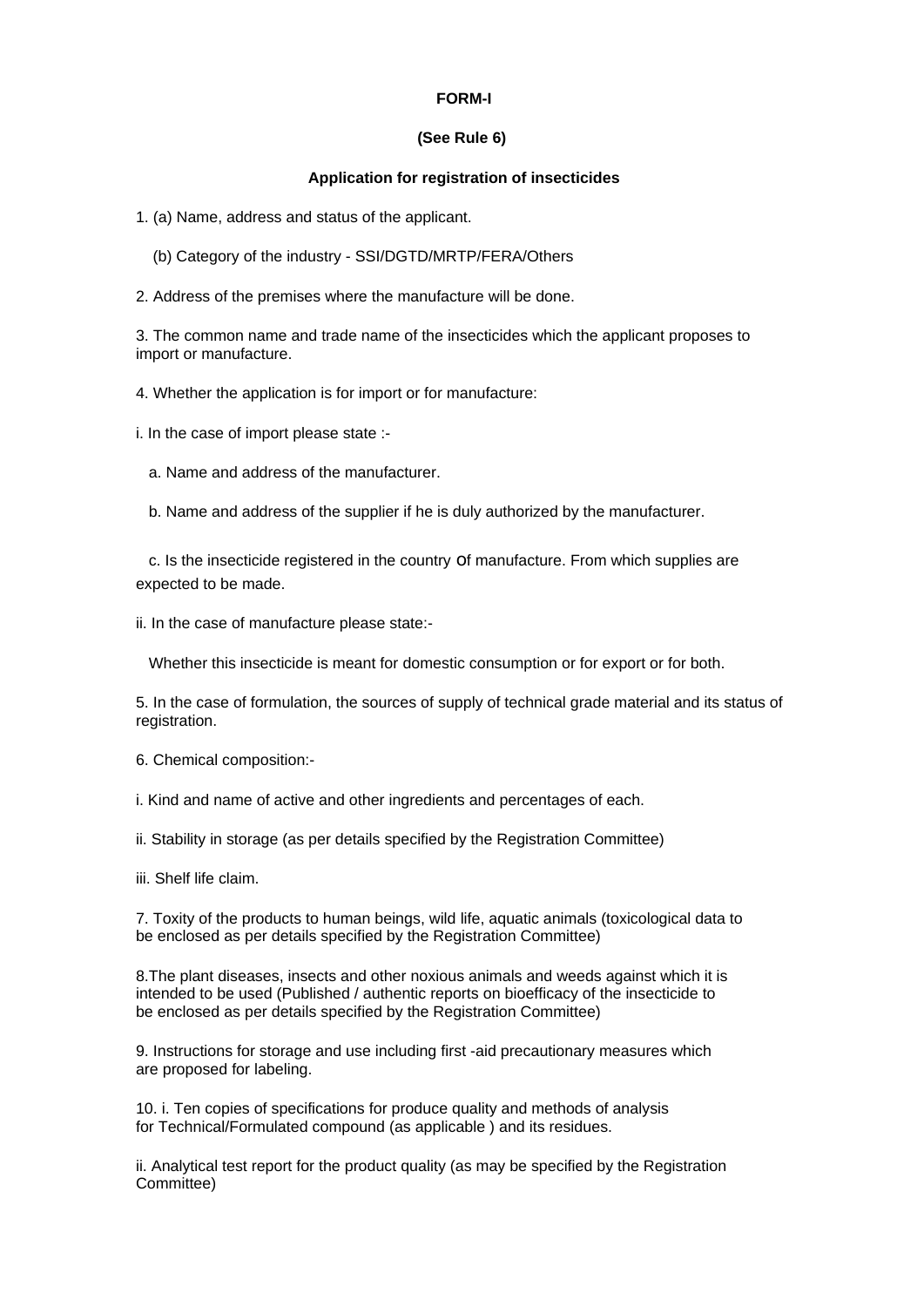11. Seven copies of the proposed labels and leaflets (including all printed or graphic matter which will accompany the package containing the insecticide) as per the Insecticides Rules, 1971.

Manner of packing

Particulars of fee deposited.

Signature of the applicant with seal

#### **VERIFICATION**

I...................................................S/o............................................................................................. ...... do hereby solemnly verify that to the best of my knowledge and belief the information given in the application and the annexure and statements/accompanying, it is correct and complete.

I further declare that I am making this application my capacity as.............................. and that I am competent to make this application and verify it by virtue of.....................................a photo / attested copy of which is enclosed herewith.

Place......................... Signature...................................

Date.......................... with seal....................................

**NOTE:** The application form including the verification portion must be signed in case of an individual, by the individual himself or a person duly authorized by him; in case of Hindu undivided family, the the Karta; in case of a partnership firm, by the managing partner; in case of a company, by a person duly authorized in that behalf by the board of Directors and in any other case by a person in charge of or responsible for the conduct of the business.